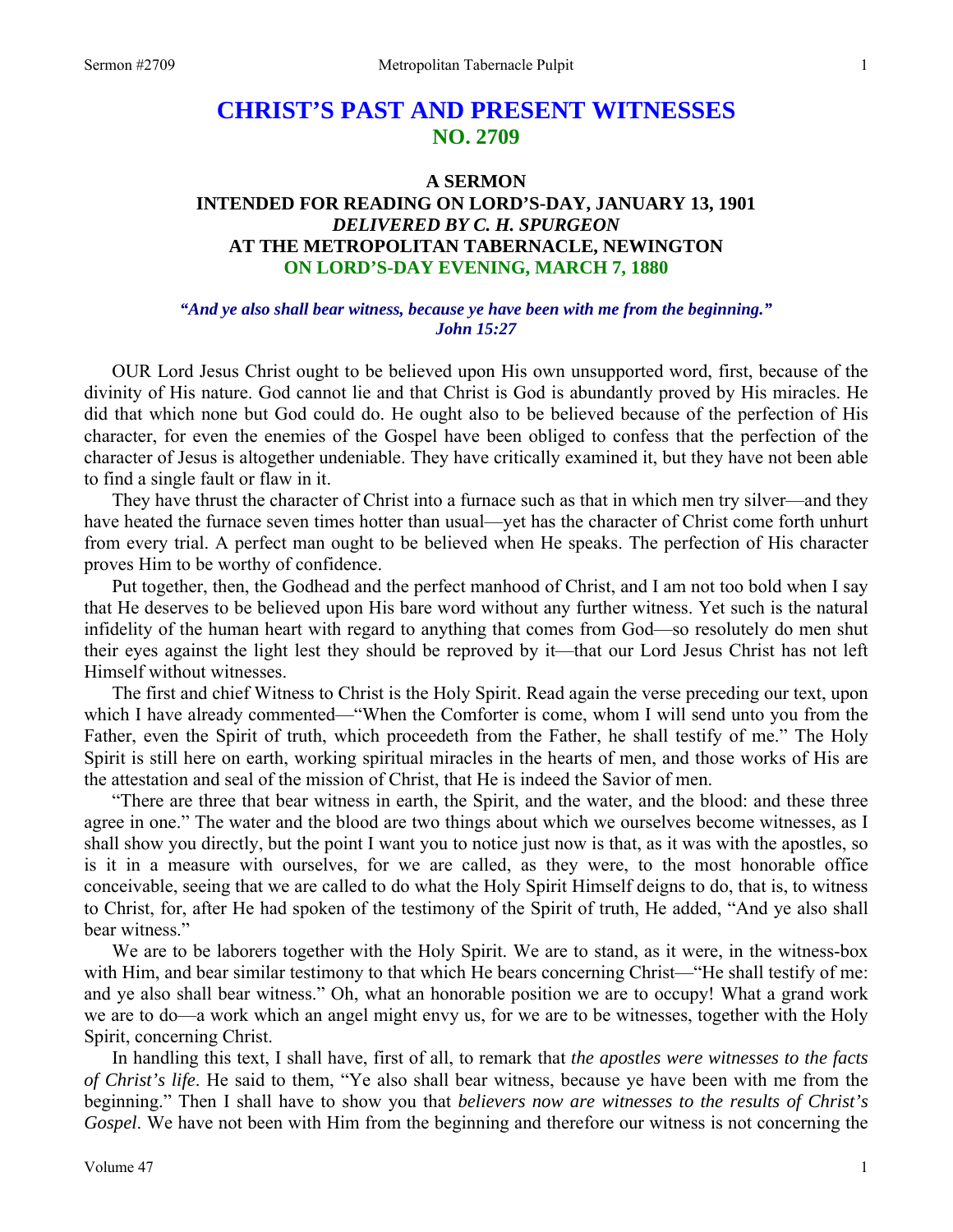facts of His life—but we can testify to the results of His Gospel. When I have spoken upon those two themes, I shall close by noticing the *object of both these forms of testimony—*the apostles' witness to the facts of Christ's life and the believers' witness to the results of those facts.

**I.** First, then, the apostles were stated by Christ to be WITNESSES TO THE FACTS OF HIS LIFE, from the time when they became His disciples, right down to the day when He was taken up into heaven.

 You know, dear friends, how any historical fact comes to be accepted as a fact. It is by the weight of the evidence by which it is supported. If Tacitus, for instance, makes a statement in his history, as a rule we believe what he says because he is known to be a veracious historian. But Tacitus is certainly not more reliable than is Matthew, or Mark, or Luke, or John, because Tacitus never died for the defense of any statement that he made. But those who bore witness concerning Christ, and were His historians, were ready to die and did die rather than deny anything that they had said concerning their Lord and Master.

 When we find discrepancies in the writings of historians, we examine and weigh the evidence as to any contradictions, so as to see which is the correct record of the facts in question. If anyone made a statement that such and such a thing happened yesterday, and you wanted to ascertain if the statement were true, you would call witnesses who saw it.

 Suppose you could not get those witnesses for a month—their testimony would be just as good in a month's time as it is today. Suppose you could not get them together for fifty years—their evidence would be just as valid. Or if they had written their testimony, and had it duly attested, what they had written would be just as good evidence fifty years hence as it would be today, and if true at all, it would stand true—ay, as true as the testimony of these witnesses stands though eighteen hundred years and more have elapsed since they bore their witness. We have, concerning the life of Christ, the testimony of those who were with Him from the beginning—and their testimony is good, because it complies with certain rules which usually apply to reliable evidence.

 The first rule is, when witness is borne to any fact, that *the witnesses must be sufficiently numerous*. There were eleven true apostles, and eleven good men are quite enough to testify to any fact known to them. There were others besides the apostles who were with Christ from the beginning, and in the mouth of any two of these good honest witnesses a fact might be established, so that, in the mouth of the eleven, the truth remains beyond all doubt.

 Further, *the eleven apostles had actual sight of the things to which they bore witness*. You remember that John says, concerning the blood and the water which flowed from Christ's side when the soldier pierced it with a spear, "He that saw it bare record, and his record is true: and he knoweth that he saith true."

 And the same might have been said of all the facts which John records in his Gospel, for he was an eyewitness of them—and so was Matthew. He was on the spot and what he wrote was not hearsay, but what he saw with his eyes, and his ears had heard, and his hands had handled. Well, now, eleven witnesses, who have actually seen a certain thing, would be a sufficient number to prevent mistakes. And as I have already reminded you, there were many more than eleven witnesses on many occasions, especially the witnesses to our Lord's resurrection, for there were over five hundred brethren at once, and it was not possible that such a large company as that should have been deceived.

 Again, these *witnesses bore their testimony at or near the time when the events happened*, for the apostles came forward and spoke concerning Christ, and His holy, useful, and miraculous life, and His wondrous death and resurrection, just after the events had occurred. They only waited a little while, according to their Lord's instructions, and then they stood up in the midst of Jerusalem—Peter, who had been with Christ from the beginning, and the other apostles, bearing witness that these things were even so.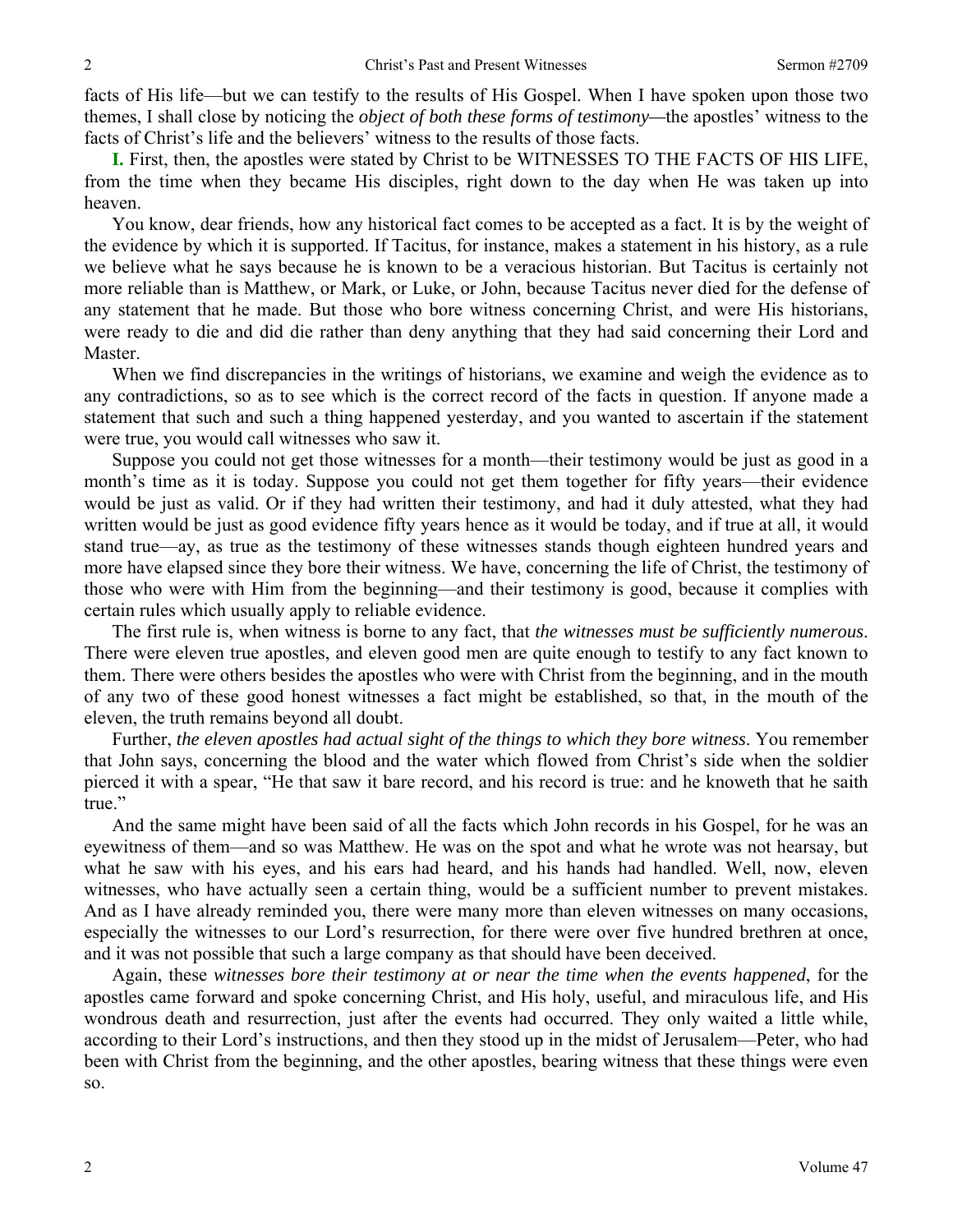Had they been liars and false witnesses, they would have been put to confusion, and would have been unable again to open their mouths. But as they said, these things were not done in a corner, they were common town talk and admitted by everybody to be facts.

 Moreover, in order especially to establish historical facts, *the witnesses must bear testimony on the spot*—and these eleven men did not go off to Rome and there begin to publish that Jesus was the Son of God, and that He wrought miracles, and that He rose from the dead. They did go to Rome and everywhere else ultimately, but they began at Jerusalem where they would have been contradicted if men could contradict them anywhere.

 But so fully was their witness known to be true that, the very first time they stood up to bear their testimony, though they were unlearned and ignorant men, there were three thousand persons who became the disciples of their slain Master simply through their witness as blessed by the Holy Spirit.

 I do not know whether you are prepared to doubt their testimony, but I am not. I am resolved to believe that what they spoke was true and the more so because *they spoke very plainly*. When a man wants to take you in, he often speaks in a roundabout fashion. He guards his statements and puts them in such a way that he can afterwards say, "Ah! you did not quite understand me, you made a mistake in thinking that was what I meant."

 But when the people who listened to Peter and John, saw their boldness, and heard the plain manner in which they gave their testimony, they knew that the apostles were speaking of the things which they had themselves witnessed. There was no misunderstanding their language—they were plain, honest, simple-minded, straightforward witnesses to Christ, who gave their testimony with great plainness of speech.

 Besides, *they all agreed in their testimony*. True, when we read the four Gospels, we notice that they contain just those little differences which prove the men to have been honest, for, if you set four men to tell a story, they will all tell it differently even though each one of them speaks the truth, for each of them will look at the matter from a different standpoint.

 If all four of them spoke in exactly the same words and there were no apparent discrepancies between them, you would know that they had laid their heads together and concocted the tale in order to deceive their hearers. A judge in court would soon find them out and he would say, "That is a trumpedup story, so they none of them go an inch beyond the other for fear they should contradict one another, and so be found out." But the four evangelists differ in their statements only as honest men must of necessity differ if they are independent witnesses—and their agreement in the facts to which they testify helps to confirm their witness—and to make assurance doubly sure.

 Best of all, remember that *these men had nothing to gain by their witness concerning Christ*. They left all and followed Him. Instead of gaining by their testimony, they were losers of their property, they were losers of their reputation, they were losers of their comforts, they were losers even of their lives. They were so certain that what they had seen was really true that, rather than deny it, "they were stoned, they were sawn asunder, were tempted, were slain with the sword; they wandered about in sheepskins and goatskins; being destitute, afflicted, tormented."

 Yet not one of the eleven ever drew back and denied the truth of the testimony that he had given. And even the twelfth , who was a traitor, confessed that he had taken blood money for the betrayal of his innocent Master. In committing suicide, he gave such witness as "the son of perdition" could that, after all, the Bible was true. His testimony did not, in the least, invalidate the witness of the eleven apostles.

 Now, my dear friends, it is upon the evidence of these witnesses that the Gospel first commenced to win belief among the sons of men. True, the Spirit of God witnessed to the truth of that Gospel, but as far as human instrumentality was concerned, the apostles were also witnesses and they were good and sufficient witnesses. Nobody ought to ask for any better ones—and if anyone will not believe them, it may be truly said, "Neither would he believe though one rose from the dead."

**II.** Having spoken of the apostolic witnesses to the facts of Christ's life, I am now to speak of THE PRESENT WITNESSES TO THE RESULTS OF HIS GOSPEL.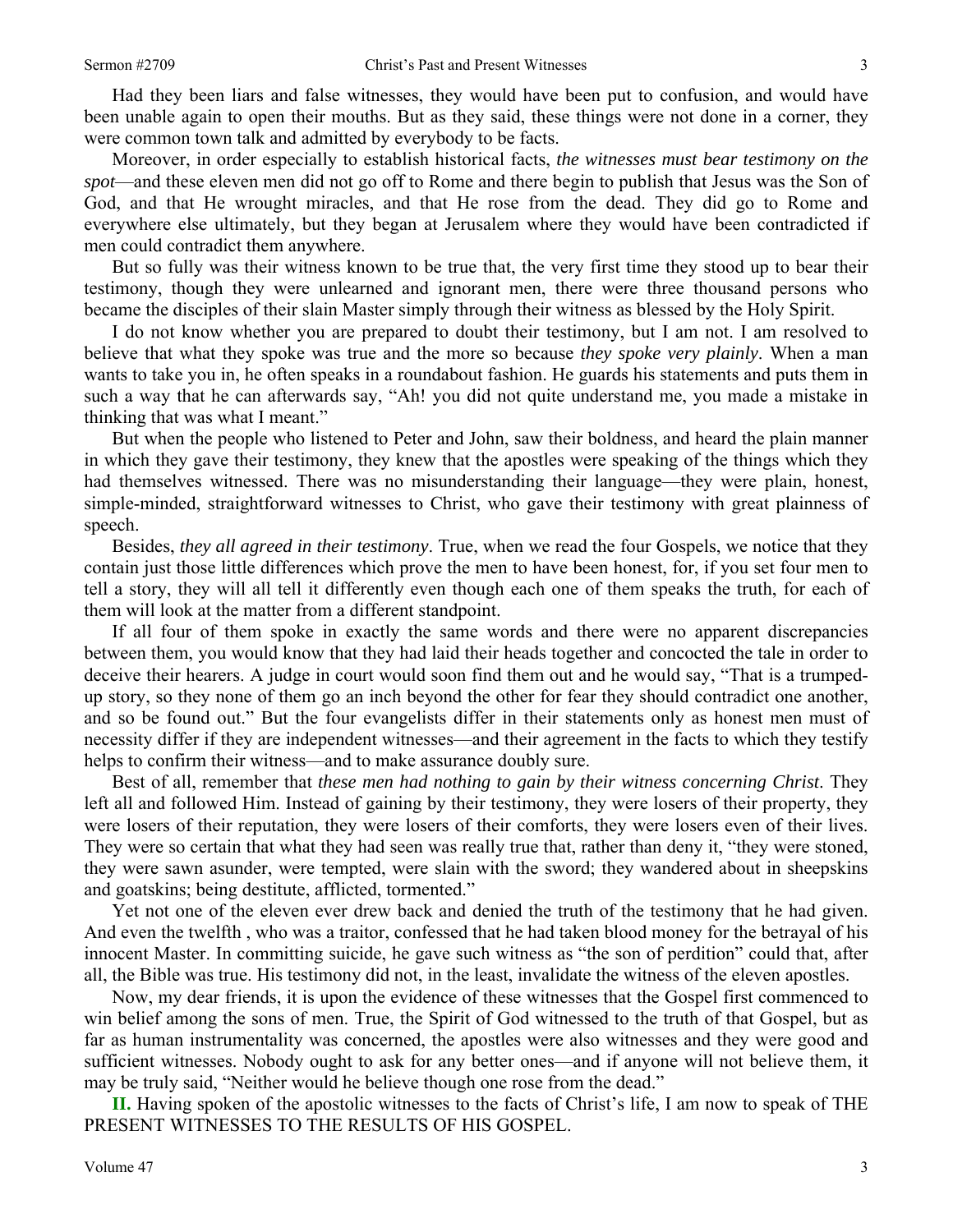We, who were not with Christ from the beginning, cannot bear our personal testimony to the facts of His life. We neither saw Him in Bethlehem's manger, nor on Calvary's cross, nor in Joseph's tomb, nor as He ascended into glory from the Mount of Olives, so we cannot testify to those facts as the apostles could.

 But we can bear witness to some other things. We can testify to the results of the Gospel as we have realized them in ourselves. And here we are something better even than eyewitnesses, for we feel as well as see the things concerning which we testify. I want, my dear brothers and sisters, to put very briefly before you some things about which you are to bear witness of Christ.

 Read the text again, with the exception of the last three words—"Ye also shall bear witness, because ye have been with me"—and learn from it that you cannot witness for Christ unless you have been with Him. You must have had spiritual dealings with the Lord Jesus Christ and felt the power of His spiritual presence upon you, or else you cannot be such a witness as our text describes. But if you have been with Him, you can testify of Him.

 The first thing to which some of us can bear witness is *the peace-giving power of His precious blood*. We were once thoroughly convinced that we had broken the law of God and we were under a dreadful apprehension that God, the Just One, would punish us for this sin. We sought all sorts of ways to find comfort, but we never found any. We tried every nostrum of the wise men of the day, but they all failed us altogether.

 But the very first time that, by faith, we saw Jesus hanging on the cross, and knew that by His sacrifice, He had made atonement for our sin—I say that, the very moment we put our trust in Him, our conscience found a wonderful peace and rest. Was it not so with you, beloved? You were, by faith, with Jesus as you saw Him hanging upon the accursed tree as your Substitute and Surety. Did you not then, by the grace of God, find immediate relief from the terrible burden of sin, which threatened to crush you to the earth? Well, now that you have thus been with Him, you can bear witness to that fact, can you not?

 I know that my witness about it did not need to be told with my lips, for I had not long been in the house, that morning when I found the Savior, before one who had been anxious about me, said, "There is a change come over my son." And a delicate question was put, which soon drew out of me the confession that I had looked to Christ and that I was lightened.

 Why, they could all see in my face the evidence of the change that had been wrought—there was all the difference between bondage and liberty, or between despair and delight—and it was because I had been with Christ that I had, in a moment, leaped out of nature's darkness into His marvelous light.

 So, now, whenever anybody says to me, "Your view of the atonement, you know, is very oldfashioned—the doctrine of substitution is quite out of date"—I am not at all shaken in my belief. The gentlemen of the modern-thought school, who have been to Germany for their theology, do not like that glorious doctrine of substitution.

 They think that the atonement is a something or other, that in some way or other, somehow or other, has something or other to do with the salvation of men—but I tell them that their cloudy Gospel might have surrounded me till my hair grew grey, but I would never have been any the better for it. I would never have found peace with God, nor come to love the Lord at all, if it had not been that I distinctly saw that He, who knew no sin, was made sin for me, that I might be made the righteousness of God in Him.

 When I realized that, although I had gone astray from God and broken His righteous law, He had laid on Christ my iniquity and punished Him in my stead, my soul found rest at once. And to this day, it cannot rest under any other explanation of the atonement of Christ. So I bear my own personal witness, and many of you can heartily join with me in bearing similar testimony. You have been with Christ, so you can speak of the power of His substitutionary sacrifice as begetting peace in your soul.

 Next, we can bear witness to another thing. As soon as we believed in Jesus Christ, *we found ourselves strangely altered*. Perhaps we had formerly had a merely moral struggle against sin—that was quite proper as far as it went, yet we never succeeded in that struggle. I have known many persons who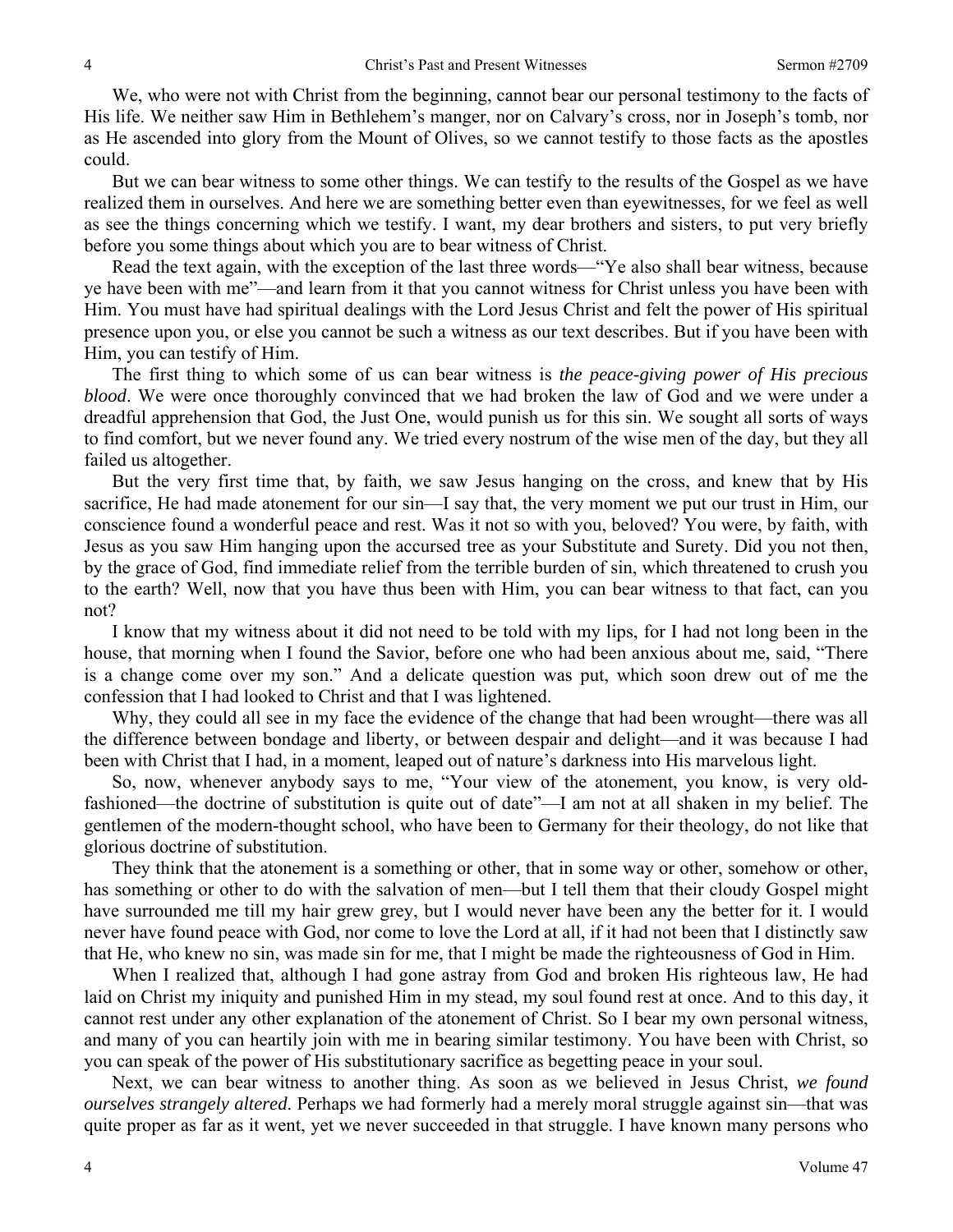were accustomed to give way to passion, and who never could curb their temper, but when they believed in Jesus, to their surprise they found that the lion was changed into a lamb.

 I have known men who had fallen into the habit of using profane language and who could not break away from the evil even when they became aware of the wrong of it—but when they have, by faith, looked to Jesus, and so have been saved—they have never had a temptation to use an oath again. All inclination to that sin seems to have gone clean away from them.

 Many a time have I seen a drunkard, who has signed the pledge—a very good thing to do—but it has not been any use in his case, for he has not kept it. Yet have I known him, when he has been converted to Christ, keep that pledge and a great deal more—he has gone beyond abstinence from strong drink and has had multitudes of virtues. There are many persons, here present, who do not need to tell people that believing in Christ has wrought a complete change in them, because anybody who is acquainted with them can see it.

 One man's wife knows all about that change. She had a black eye last year, but she never gets one now. She is as happy as the birds in the air with that husband of hers who has given up going to the public house, and who is now found walking in the ways of God. There is a mother who said to me, "I know that my boy is converted, sir. Oh, what a trouble he had been to me! What a rebellious, disobedient child he was. But now, though he is only a little boy, he makes a conscience of obeying his mother and he tries to make everybody happy."

 This is witness-bearing, and this is what our Lord Jesus Christ meant you who have been with Him, and have learned of Him, to do. His transforming hand has touched you, and changed you—and you can bear witness of that fact. Why, if all the unbelievers in the world were to say to some people whom I know, "The grace of God has made no difference in you," they would be obliged to laugh with a holy laughter like that of Abraham, they could not help it, for the grace of God has so completely changed them that, if hell were made into heaven, the difference would not be much greater than is the change from what they were to what they now are. Well, this is good witness. I pray God that many of you may be able to bear it.

 There is a third witness which many of us can also bear. When we get near to Christ in holy fellowship and commune much with Him in private prayer, we find that our love for good things becomes very strong, our zeal for God's cause is intensified, and moreover, *our love to all mankind is increased*.

 We find ourselves willing to forgive our adversaries and we are anxious in every way to prove the reality of our love to God. But if we get away from Christ, we do not take much interest in holy things. Our chief concern then consists in making as much money as we can, or in enjoying as much so-called pleasure as we can.

 If any of you, brethren, try the modern theology, you will soon see whether it will do your soul any good. I have known some who have tried it and I have noticed the change in their life and conversation—no spirituality, no love to God, and no care about the best things. They talk about political religion, but there is very little of vital godliness that is ever spoken of by them.

 But if you get near to Christ and learn the power of His precious blood, and dwell in Him, and live upon Him, you will then see whether it does not sanctify you. I am sure you must all bear witness, you who live farthest away from Christ, that you are worse men and worse women when you wander away from Him, and that the nearer you get to Him, and the more He occupies your thoughts, the more swiftly is your evil temper overcome, and your whole heart filled with love to God and love to men. I know it is so.

 And that is another witness to the truth of the Gospel, for that which promotes holiness cannot be itself a lie. I lay it down as an axiom that whatever makes men holy must be true, because truth and right are in the same line of things. That which creates evil is itself a falsehood, and that which creates holiness is and must be true.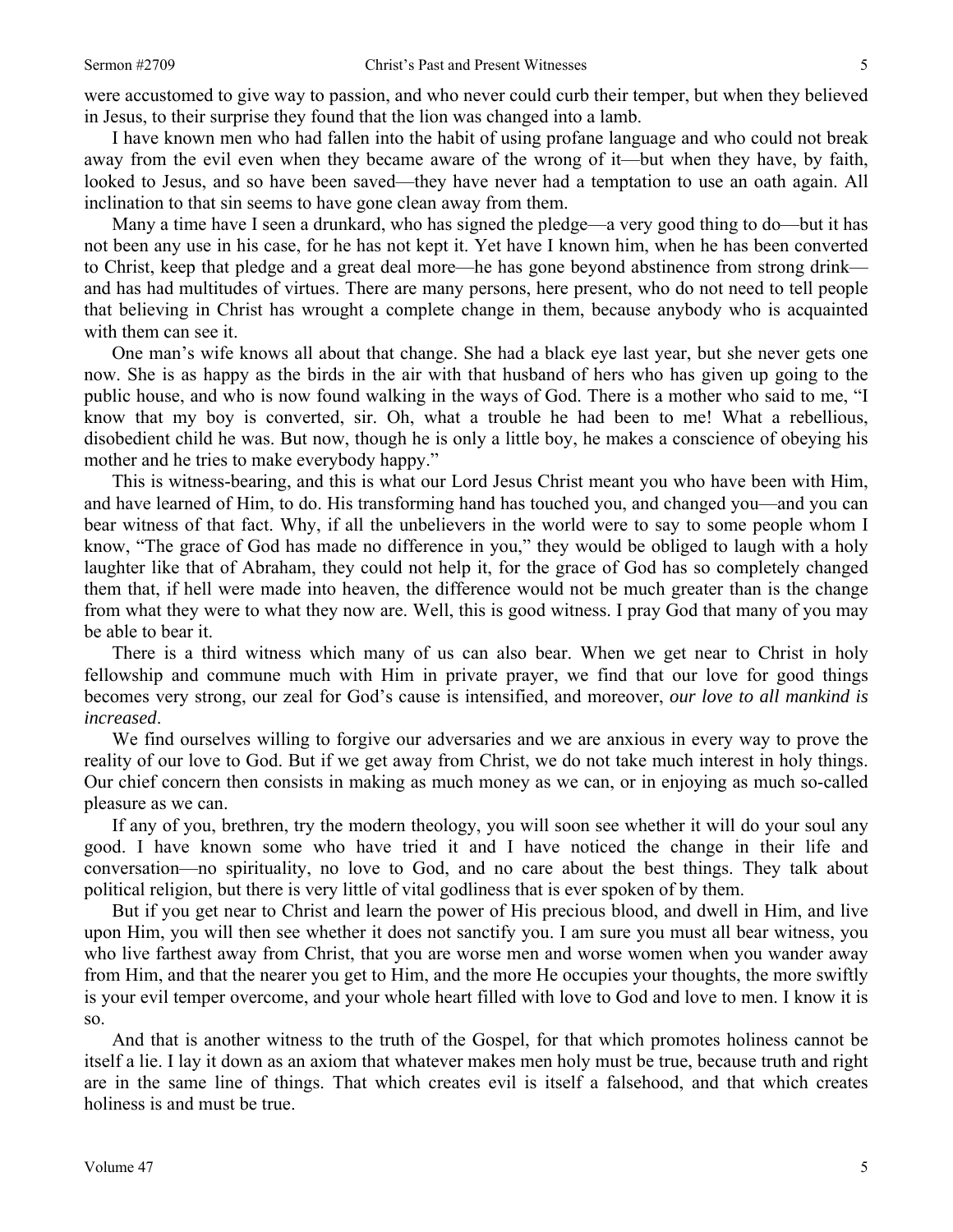Another thing to which we can bear witness is, *the renewing power of God's grace*. Whenever we grow dull with regard to eternal things, and careless concerning our own souls, we find, I think, that getting near to Christ again, coming back to the cross, plunging afresh in the—

#### *"Fountain filled with blood, Drawn from Immanuel's veins,"—*

sitting at His feet again, eating His flesh and drinking His blood again—all this wonderfully refreshes us.

 There is a fable concerning a bath, of which it was said that if old men washed therein, it took the furrows from their brows and made them young again. But certainly, when we dwell in Christ, He takes away the decrepitude of our declining grace and we grow vigorous once more. We renew our youth, like the eagle's, when our mouth is satisfied with the good things of Christ.

 Have you not found it to be so, you who had grown dull and cold? Have you not been refreshed and revived by coming back to Him? The very genius of the Christian religion is enthusiasm, but the enthusiasm is created by contact with Christ. As we come near to our great Captain, every soldier in the ranks of the King's army feels that he must be a hero. We look at His scars and wounds, and see what He did and suffered, and then we feel that it would be mean and contemptible on our part to be otherwise than altogether in earnest for so great and good a Lord, and for so grand a cause.

 I think that many of you must also have noticed—and if so, you can bear witness to it—*the comforting power of the presence of Christ with you*. All of you who know the Lord have had troubles of different kinds to carry to the Lord in prayer. I will suppose that you, my friend, have lost a good deal of money in business, and that you have fretted and worried a great deal over it.

 If it has been so with you, I will tell you when you worried over your loss—it was before you took the matter to the Lord in prayer. But after you had spread the whole case before Him, it is wonderful how different it looked. The circumstances seemed quite changed and you took up the cross, and you found it very light compared with what it had been before.

 Perhaps some of you know what it is to be teased and perplexed by unreasonable and wicked men, and you have been apt to get very snappish under their attacks. If that is what has happened to you, my brother, I know when it was—it was when you had not been with Jesus and tried to meet the trouble by yourself. But after you have had a few minutes of private prayer, you have come down into the arena and you have seemed to say, "I am ready for you now. You may do what you like, for I am calm and quiet, and I can bear it all, for I have been with Jesus, and He has given me strength according to my day."

 If you have been slandered and persecuted for righteousness' sake, and have had your heart wounded by some cruel stab, you have been restored by getting near to Christ, and you have been able to sing,—

> *"If on my face for Thy dear name, Shame and reproaches be, All hail reproach, and welcome shame, If Thou remember me."*

 On the bed of sickness, or by the grave where your loved ones are buried, your heart has been sustained and comforted if you have been with Jesus. Yes, that witness is true, and tens of thousands can confirm it, that there is no sustaining power in anything else that is worthy to be compared with the sustaining energy of communion with the Lord Jesus Christ. Those who have ever felt its gracious influence must know that this is the truth, for Christ's presence most wondrously bears their spirit up when everything else gives way.

 One of the evidences of the truth of the Gospel which, perhaps, strikes onlookers more than any other, is *the serenity with which the presence of Christ endows His people when they come to die*. Their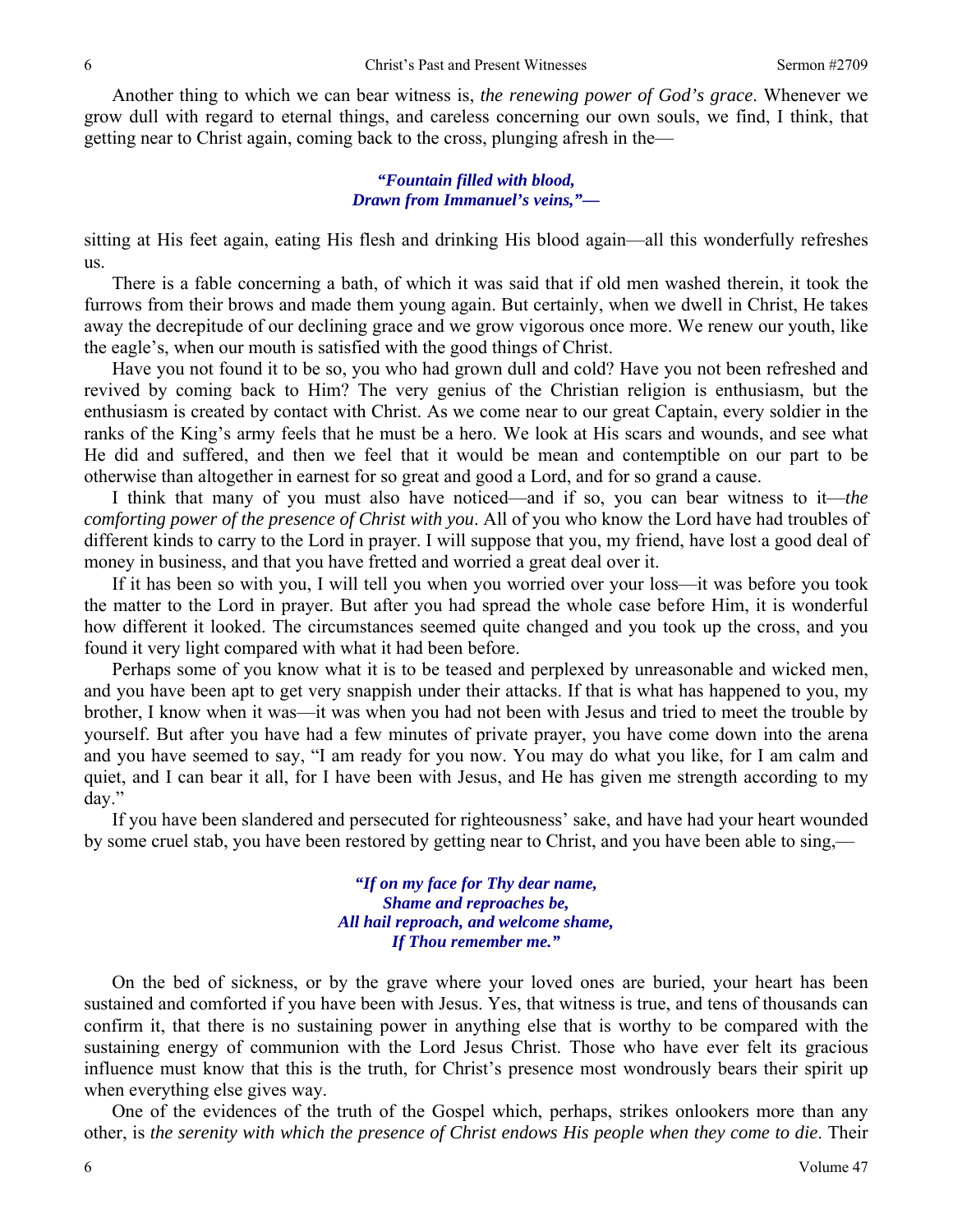end is often very peaceful and very beautiful. There died, last week, not far from here, a young man whose brother, as he watched him, saw tokens of such wonderful happiness in him that he said to him, "Brother, what can I do to be as happy as you are?" The dying man's answer was, "It is all in Number 1,500. It is all in Number 1,500."

You know that sermon of mine about the brazen serpent? [#1500—"Lifting Up the Brazen Serpent] The young man said to his brother, "It is all in Number 1,500. It is Jesus only, Jesus only. Look to Jesus, look and live. It is all there." His brother said that he could not tell exactly when he passed away, so sweet was the serenity that the presence of the Master gave him.

 I could take you to the Stockwell Orphanage, to the bedside of a little boy who may be in heaven by now, but when I saw him on Monday, he said to me, "I shall soon die, Mr. Spurgeon. And when I think I am going, as I sometimes do at night, I clap my hands at the thought that I shall so soon be with Jesus." Poor little fellow, he could hardly lift those thin hands of his, yet he clapped them with delight at the thought that he should so soon be with Jesus!

 It would have done you good if you could have seen him, and so it would if you could have seen our dear sister, Mrs. White, the wife of our beloved elder, when she knew that she had a cancer which would soon take her home. The look of her face is with me now. I sat by her bedside and it was more than a sermon to me—it made me feel willing to die at any time when I saw the calm serenity with which that suffering saint looked forward to her departure. She did not regard death as a thing to be spoken of as a dreadful and terrible matter, but she calmly spoke of being with Christ, which was far better than being with the dearest friends on earth.

 This holy serenity has often convinced ungodly men of the truth of the Gospel—and though you and I cannot at present bear that witness, yet very likely we shall do so in due season and already, so many thousands of saints have borne this witness to the power of faith in Christ that it ought to be regarded, and a deaf ear ought not to be turned to it.

 Look at the thousands of martyrs who have calmly stood at the stake and been burned to death for Christ's sake, and yet have cried, "None but Jesus! None but Jesus!" and faithful to the end, have gone up in a chariot of fire to be "forever with the Lord." What but the Gospel of Christ could string them up to such wondrous courage and press their spirits into such a sacred equanimity that even death itself was despised by them, so that they cried, with the apostle, "O death, where is thy sting? O grave, where is thy victory?" In all these points, ye also, who love the Lord, are to be witnesses for Christ.

 I had many other things to say to you, but you cannot bear them now. Therefore, let me sum up all by saying—beloved brothers and sisters, members of this church, and members of the one church of Jesus Christ, be good witnesses for your Lord, remembering that you are standing up with the Holy Ghost to testify concerning Him. Oh, be such witnesses that none need be ashamed of you!

 Remember that *witness must be personal, not hearsay*. A good woman in the witness-box begins, "She said," said she, but the judge stops her, and says, "We do not want to know what she said, what did you yourself see?" So, dear friends, it is no use for you to try to bear testimony to the world about a thing you never saw and never felt. Personal godliness must be at the bottom of all evidence concerning the Gospel of Jesus Christ. If a man has no faith, let him not talk about faith. If he has never known the Lord, let him hold his tongue till he does know Him, for it must be personal witness that must be borne if it is to be of any value.

 Further, *it must be real, not fancied*. The judge would at once stop a witness if he said, "My lord, I thought," and he would say, "We do not want your thoughts, my dear sir. What did you see?" In like manner, we want to know what you have felt about Christ, not what you have fancied concerning Him. What has been really true in your spiritual life? What has been proved to be true by your actions?

 Next, *good witness must be consistent, not contradictory*, for, when a witness contradicts himself, his evidence is not regarded as of any value. So, if you say, "The Gospel makes me holy," but you are caught in an act of cheating, or you lose your temper, or your talk is not clean, men will say, "Out of the same mouth proceed blessing and cursing, but which are we to believe?"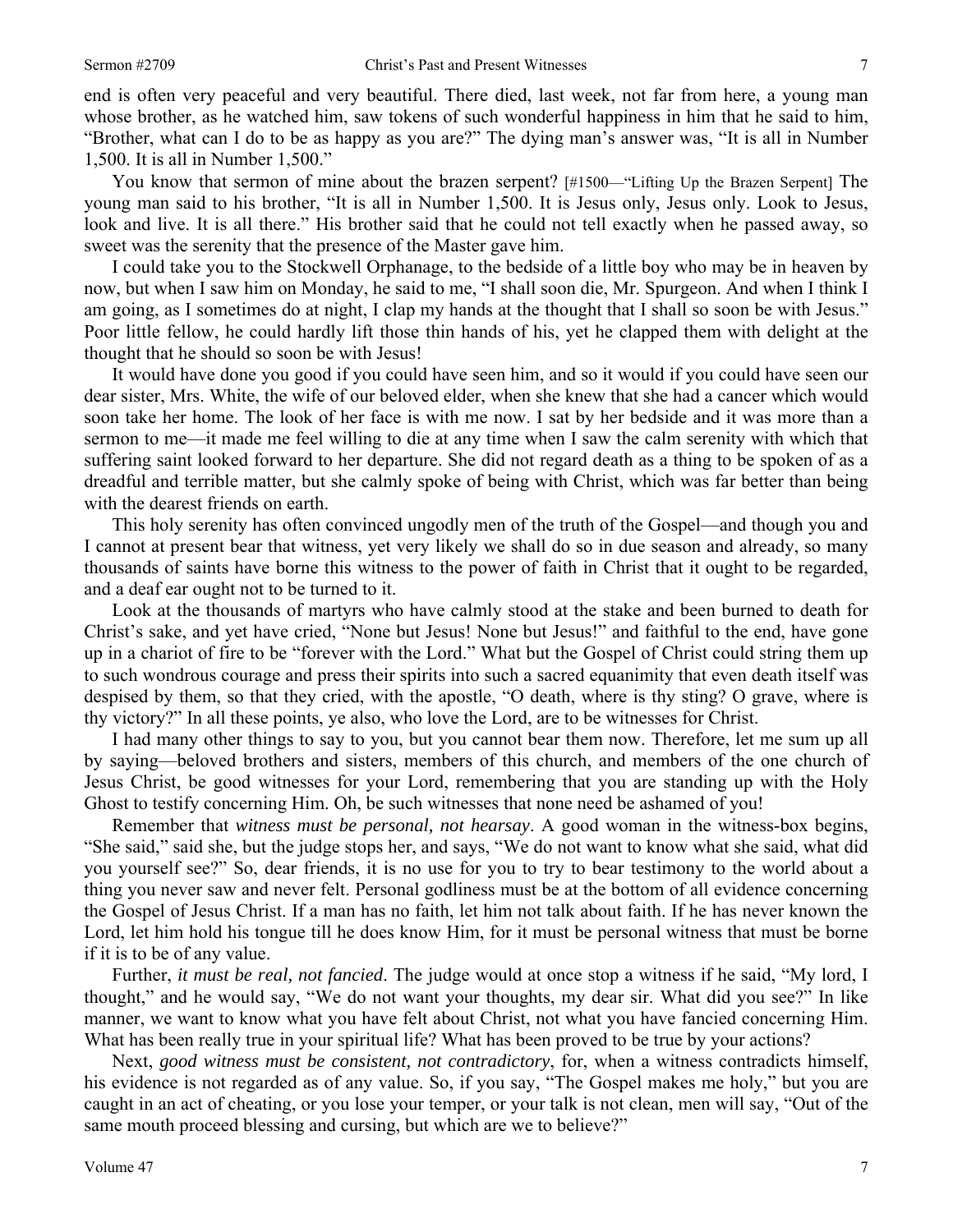And once more, *good testimony must be persistent, not variable,* for, if a man says one thing now, and another thing another time, you naturally say, "We never know where to find that fellow." That is the case with far too many professors—we do not know where to find them. On a Sunday, they are careful to carry a Bible and a hymn-book, but I have heard that, on a week day, they are more likely to have a pack of cards in their hand.

 On Sunday, it is, "Sing a hymn to Jesus." But on Monday, it is, "Sing to anybody you like." On Sunday, it is, "Fear God." But on Monday, if it were not for the fear of the policeman, nobody knows what they might attempt. This will not do. If you are not consistent throughout your whole lives—if you are not all of one piece—I could almost wish that you were all the bad piece, because this mixture, this mingle-mangle, this Baal and JEHOVAH, this partly for God and partly for Mammon—this is the great mischief-making thing in the professing church today. Oh, that God would give us the grace to bear persistent, consistent, unvarying witness to the power of the Gospel on our souls and in our lives!

 To anyone who does not believe the Gospel, I have this word to say. My friend, you have come in here tonight and yet you are not a believer in the Lord Jesus Christ. Is the Gospel true? Probably you reply, "Yes, I believe it is true." Well, then, if it be true, why do you not believe it? If Jesus Christ is true, why do you not believe Him?

 The Gospel tells you about your souls, about eternity, about heaven, about hell, about the only way of salvation through our Lord Jesus Christ. Then, if it be true, why do you not believe it? Why do you not see to it that your soul is right with God through believing in Jesus Christ? I would like to bring you to a point so that you would say of the Gospel, "I believe it," or "I reject it."

 Suppose you should reject it? Then you practically say that the apostles were liars—that they bore testimony to a set of falsehoods. More than that, you are prepared to say that all the myriads of martyrs who died for the truth were fools, for they died in the defense of a fiction—that they went to prison and lost all things, and suffered every kind of ill treatment and torture for the sake of this Gospel—yet you say that they were fools, all of them, and that you are the one wise man who knows more than all of them.

 Well, we have only your word for that, and we are not as sure about it as you seem to be. Further, you are prepared to say that all of us who declare that belief in Christ gave us peace of conscience, changed our lives, comforts our hearts and supports us in sickness—you say that we are all under a delusion.

 And your mother, when she died sweetly rejoicing in Christ—was she deluded, too? And the little child who died singing of Jesus, and who bade her father follow her to heaven, was she also deceived? Were these wrong? Were all these mistaken? And those of whom I have spoken, whom I have myself seen within this last week, of whose calmness and serenity on their deathbeds I have testified to you was that all a delusion? I should like you to say that to the little boy at the Orphanage, only I do not think that you would have the heart to do it. And if you did, it would not make any difference to him because he knows better.

 If you were to tell me, when I eat my dinner, that I am not nourished by it, and that I do not enjoy it—that it is only just an idea and a fancy—well, you know, I should not argue with you—I should laugh at you. And I often feel inclined to laugh at unbelievers—only I remember how much they are losing, and in what danger they stand—so my laughter turns to tears.

 Oh, that you would believe the Gospel! It makes me happy, it makes me blessed. I cannot live without it and I dare not die without it. And blessed be God, I will not try either experiment, to live without it or to die without it. No, I can still say,—

> *"E'er since by faith I saw the stream His flowing wounds supply, Redeeming love has been my theme, And shall be till I die;"—*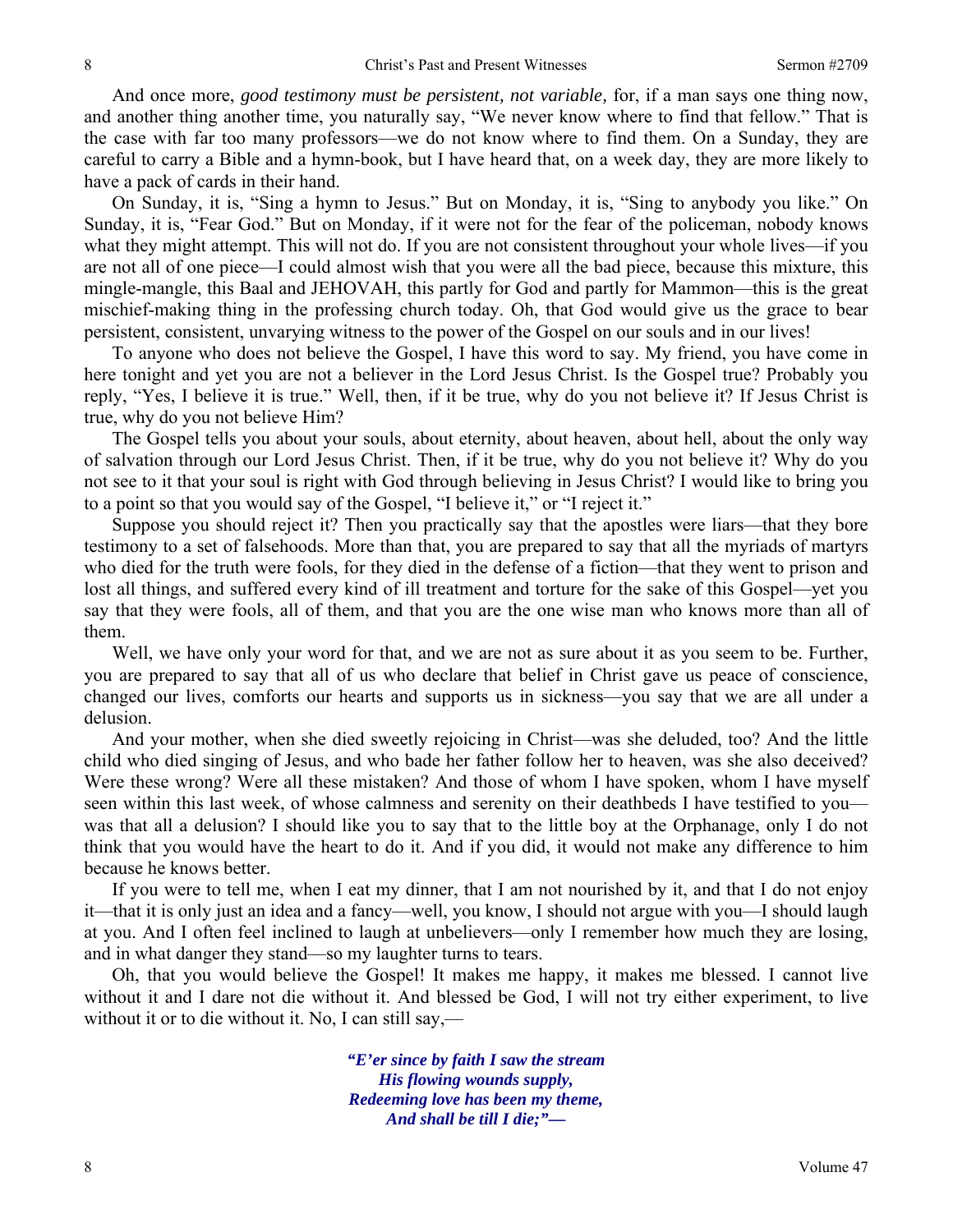for I know that it is true. I have been with Jesus and therefore I bear witness to Him. Go and do likewise, only do it much better than I have done it, all you who have been with Him, and God bless you, for Christ's sake! Amen and Amen.

#### **EXPOSITION BY C. H. SPURGEON**

#### *JOHN 15:12-27*

**Verse 12.** *This is my commandment, That ye love one another, as I have loved you.* 

O beloved, do keep this commandment! Overlook each other's infirmities. Bear with each other's faults. Love one another as Christ has loved us.

**13-15.** *Greater love hath no man than this, that a man lay down his life for his friends. Ye are my friends, if ye do whatsoever I command you. Henceforth I call you not servants; for the servant knoweth not what his lord doeth: but I have called you friends; for all things that I have heard of my Father I have made known unto you.* 

"I have explained Myself to you in such a way that I have proved that you are My friends. A master sets his servant to work without explaining what his object is in that work, but I have explained to you what My Father's design is. Therefore, you are My friends."

**16-21.** *Ye have not chosen me, but I have chosen you, and ordained you, that ye should go and bring forth fruit, and that your fruit should remain: that whatsoever ye shall ask of the Father in my name, he may give it you. These things I command you, that ye love one another. If the world hate you, ye know that it hated me before it hated you. If ye were of the world, the world would love his own: but because ye are not of the world, but I have chosen you out of the world, therefore the world hateth you. Remember the word that I said unto you, The servant is not greater than his lord. If they have persecuted me, they will also persecute you; if they have kept my saying, they will keep yours also. But all these things will they do unto you for my name's sake, because they know not him that sent me.* 

We cannot expect, therefore, to receive honor and to wear a crown of gold where Jesus wore a crown of thorns.

**22-24.** *If I had not come and spoken unto them, they had not had sin: but now they have no cloke for their sin. He that hateth me hateth my Father also. If I had not done among them the works which none other man did, they had not had sin: but now have they both seen and hated both me and my Father.* 

They would have been comparatively free from sin.

**24-26.** *But this cometh to pass, that the word might be fulfilled that is written in their law, They hated me without a cause. But when the Comforter is come, whom I will send unto you from the Father, even the Spirit of truth, which proceedeth from the Father, he shall testify of me:* 

Notice that blessed truth—that even that divine person, the Holy Ghost, when He comes to visit us, has nothing better to speak of than our Lord Jesus Christ. "He shall testify of me." Even the Holy Spirit, when He exercises the function of the Comforter, testifies of Christ. Is He not the consolation of Israel? Well did the poet write—

> *"Thou dear Redeemer, dying Lamb, We love to hear of Thee; No music's like Thy charming name, Nor half so sweet can be."*

**27.** *And ye also shall bear witness, because ye have been with me from the beginning.*

#### **HYMNS FROM "OUR OWN HYMN BOOK"—660, 980, 809**